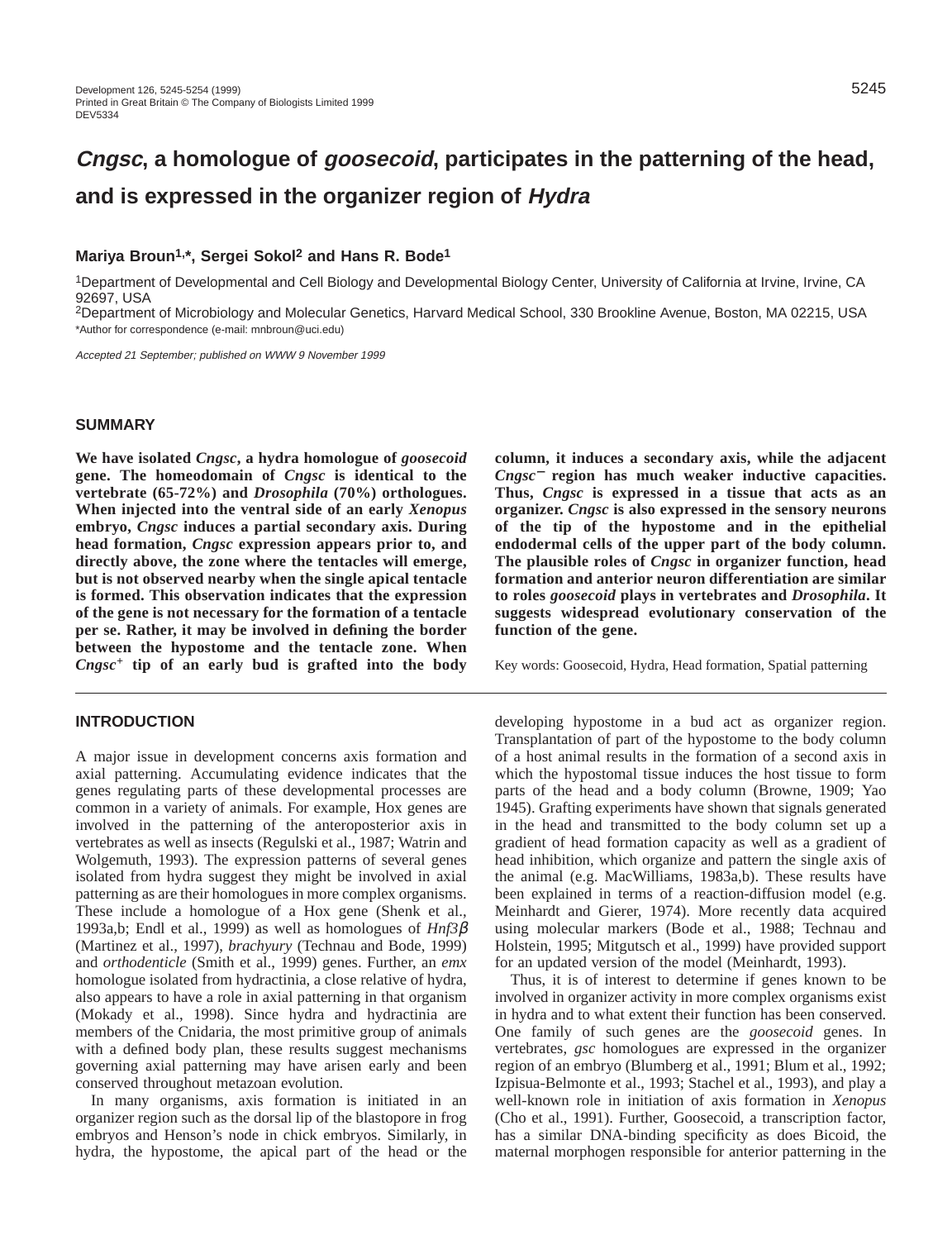*Drosophila* embryo (Struhl et al., 1989). *goosecoid* genes are also involved in patterning parts of the head in vertebrates (Gaunt et al., 1993; Izpisua-Belmonte et al., 1993; Thisse et al., 1994) as well as in *Drosophila* (Goriely et al., 1996; Hahn and Jackle, 1996).

We have isolated and characterized *Cngsc*, a hydra member of the family of *goosecoid* genes. The structural and functional homology of *Cngsc* with *Xgsc* indicates that this gene family appeared early in metazoan evolution. The complexity of *Cngsc* expression pattern suggests the gene has several functions. It appears to have roles in delineating the regions of the head and in the development of an anterior part of the nervous system, and is associated with the organizer region. Further, the expression patterns of hydra homologues of *goosecoid*, *brachyury* and *Hnf3*β suggests an evolutionary conservation of an interaction of these genes involved in axial patterning.

# **MATERIALS AND METHODS**

#### **Animals and culture conditions**

Strains of two different species of hydra were used: the Basel, L2 and Zurich strains of *Hydra vulgaris* (provided by T. Holstein) and the 105 strain of *Hydra magnipapillata* (Martinez et al., 1997). Hydra were fed and maintained as described previously (Martinez et al., 1997).

#### **Isolation and characterization of a Hydra homologue of goosecoid**

The touch-down PCR method (Schunck et al., 1995) was used to isolate a fragment of the hydra *gooseocoid* gene. Single-stranded cDNA transcribed from whole animal mRNA of the Basel strain of *H. vulgaris* was used as a template. The PCR reaction was carried out using degenerate oligonucleotide primers corresponding to the amino acid sequences of the conserved regions of the homeodomain of vertebrate *goosecoid* homologues [sense: AT(A/C/T)TT(C/ T)ACNGA(C/T)GA(A/G)CA; antisense: (A/G)TT(C/T)TT(A/ G)AACCANAC(C/T)TCNAC; antisense for nested PCR: NAC(C/T)TCNAC(C/T)TT(C/T)TC(C/T)TC]. The reaction was carried out using *Taq* polymerase (Fisher) under the recommended conditions with the addition of  $2.5 \text{ mM}$  (NH<sub>4</sub>)<sub>2</sub>SO<sub>4</sub>. The reaction cycles were (95°C, 30 seconds; 52°-42°C, 2 minutes; 72°C, 1 minute)  $\times$  4 cycles for each T<sub>ann.</sub> 5'RACE (Frohman, 1993) was performed using the following antisense primers: GTCAGGGTAGTGCGTTT and CAATCTTTCTAATACGTTTAA (for nested PCR).

*H. vulgaris* cDNA library (Sarras et al., 1994) was screened under high-stringency conditions (Sambrook et al., 1989). Clones were sequenced using the 'Thermo Sequenase radiolabeled terminator cycle sequencing kit' (Amersham).

#### **Tissue manipulations and in situ hybridization**

Several kinds of tissue manipulations were coupled with an in situ hybridization analysis of *Cngsc* expression on whole mounts (Martinez et al., 1997). The antisense RNA probe (0.4 ng/ml) included the part of *Cngsc* gene upstream of the homeodomain.

For regeneration experiments, animals of the L2 strain of *H. vulgaris* were bisected either directly beneath the tentacles, or half way down the body column and incubated at 18°C. Periodically samples of both lower and upper halves were analyzed.

To induce ectopic tentacle formation in the body column, animals of the 105 strain of *H. magnipapillata* were treated with 0.1 mM DAG (1,2-dioctanoyl-*sn-*glycerol; Sigma) (Müller, 1989). Animals were treated once daily over a period of 2 -10 days. Thirty animals were incubated with 3 ml DAG solution in 60 mm Petri dish with rotation

for 30 minutes on the first day and for 2 hours on the following day, and then washed five times for 5 minutes with hydra medium. Animals were fed daily throughout the treatment. DAG solution was freshly prepared in hydra medium and sonicated for 30 seconds prior to use.

Hydroxyurea (HU) treatment (Bode et al., 1976) was used to reduce the population size of cells of the interstitial cell lineage. Animals of the L2 strain of *H. vulgaris* were cultured in 10 mM HU in hydra medium for 4-5 days. This HU solution was renewed daily. The reduction of the interstitial cell population was monitored using toluidine blue staining (Diehl and Burnett, 1964).

### **Phylogenetic analysis**

The evolutionary relationships among 19 paired-like genes were analyzed using the 64 amino-acid sequence of the homeodomain. Genes were chosen from a wide range of metazoan phyla. Phylogenetic trees were generated using PAUP 3.1.1 (Swofford, 1993). *Drosophila Prd* gene (Frigerio et al., 1986) was chosen as an outgroup. A heuristic search was performed with tree bisection and reconstruction branch swapping (100 replicates, random addition).

#### **Xenopus embryos and mRNA microinjections**

Eggs were obtained from *Xenopus* females injected with 600 units of human chorionic gonadotropin, fertilized in vitro and cultured in  $0.1\times$ MMR (Newport and Kirschner, 1982). Embryonic stages were determined according to Nieuwkoop and Faber (1967). The fulllength clone of *Cngsc* was generated by ligation of the largest *Cngsc* clone obtained from cDNA library and product of 5′RACE. Capped synthetic RNAs were generated by in vitro transcription of plasmids containing *Cngsc* using mMessage mMachine kit (Ambion). For microinjections, embryos were placed in a dish containing 3% Ficoll, 0.5× MMR. 1.5 ng of either *Cngsc* mRNA or *Cngsc* mRNA missing the homeobox was injected into a single ventral blastomere at the 4 to 8-cell stage. Embryonic morphology was assessed at stages 39-40.

# **RESULTS**

# **Cngsc is a hydra homologue of goosecoid**

# Isolation and characterization of Cngsc

Using two pairs of degenerate primers encoding conserved regions of the *goosecoid* homeodomain **[**TIFTDEQ, VEVWFKN and TIFTDEQ, EEKVEV], a fragment of a hydra *goosecoid* homologue, named *Cngsc*, was isolated with nested PCR. 5′RACE was used to obtain the 5′ portion of the coding region, and the 5′RACE fragment was used to screen a hydra cDNA library (Sarras et al., 1994). The sequence of the entire coding region based on the largest isolated clone and the fragment obtained with 5′RACE predicts a protein of 205 amino acids (GenBank accession number AF183398).

Goosecoid proteins share two conserved regions, the homeobox and a GEH domain at the N terminus. The amino acid sequence of the Cngsc homeodomain show 65-72% identity with other Goosecoid homeodomains (Fig. 1A). The lysine at the position 50 (K50) of the Cngsc homeodomain is typical for some paired-like homeoproteins including Goosecoid (Wilson et al., 1993). Members of five classes of homeoproteins (Engrailed, Msh, NK1, NK2 and Goosecoid) share seven amino acid sequence at the N terminus of the protein termed the GEH (Goosecoid Engrailed Homology) region, also referred as eh-1 domain. Cngsc shares three (1, 6 and 7) of the four residues (1, 3, 6 and 7) of this heptapeptide that are most conserved among the several classes of homeobox genes containing this domain (Fig. 1B).

A phylogenetic analysis (Fig. 2) encompassing members of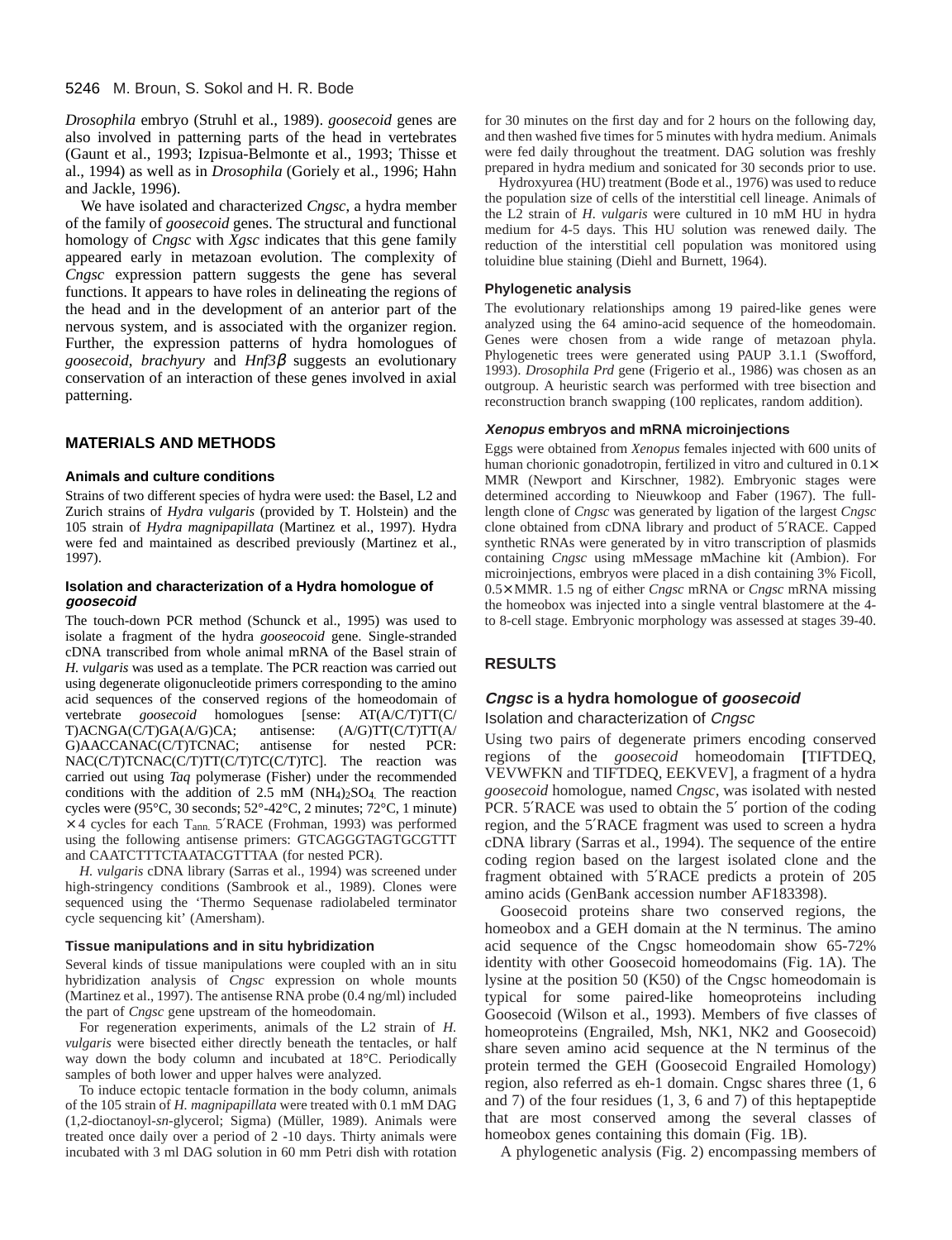| Cnasc |  |                                                                             |  | HV KRRHRTIFSD EQLNVLERLF NKTHYPDVIV REEVAGIINL TEEKVEVWFK NRRARWRKOK | % identical |
|-------|--|-----------------------------------------------------------------------------|--|----------------------------------------------------------------------|-------------|
| Dasc  |  | Dm --------TE ---EO--AT- D-------VL --OL-LKVD- K--R------ ----K-----        |  |                                                                      | 70          |
| Zasc  |  | Dr --------T- ---EA--N-- OE-K----GT --OL-RRVH- R--------- ----K-----        |  |                                                                      | 72          |
| Xasc  |  | X1 --------T- ---EA--N-- OE-K----GT --OL-RRVH- R--------- ----K-----        |  |                                                                      | 72          |
| qsc   |  | Gq --------T- ---EA--N-- OE-K----GT --OL-RKVH- R--------- ----K--R--        |  |                                                                      | 70          |
| asx   |  | Gq T-------TE E--OA--T-- HONO-----T --HL-NR-H- K--R------ ----K--H--        |  |                                                                      | 65          |
|       |  | gsclMM Mm T--------E ---OA--A-- VONO----GT --RL-VR-R- R--R------ ----K--H-- |  |                                                                      | 66          |
|       |  | dharma Dr RGOI--V-T- N-TEO----- AV-D--T-ET -A-L-ONTG- S--T-R---- -----RKR-T |  |                                                                      | 52          |

| I |  |
|---|--|

**A.**

| consensus   |           | <b>FSIDNIL</b>   |
|-------------|-----------|------------------|
| Cngsc Hv    |           | $-I$ , $ME$ $ -$ |
| Dqsc Dm     |           | $-T - S - -$     |
| Xqsc Xl     |           | -------          |
| Cnmsx Hv    |           | $---YL -$        |
| msh         | Dm        | $--VAST$ -       |
| $msx-1$     | Mm        | $--V-AT.M$       |
| en          | <b>Dm</b> | $---S---$        |
| en          | Ce        | $-G - R - -$     |
| $CMNK-2$ Hy |           | $--V-D--$        |
| NK 2.       | Dm        | $-H - SD - -$    |
|             |           |                  |

**Fig. 1.** Amino acid sequence alignments of (A) the homeodomains of Goosecoid proteins, and (B) GEHdomains of Goosecoid and other proteins. Dashes indicate residues identical with Cngsc in A and with the consensus sequence in B. (A) Homeodomains of hydra (Cngsc), *Drosophila* (D-gsc) (Goriely et al., 1996), zebrafish (Zgsc) (Stachel et al., 1993), *Xenopus* (Xgsc) (Blumberg et al., 1991) and chicken (gsc and gsx) (Izpisua-Belmonte et al., 1993; Lemaire et al., 1997) goosecoid proteins, and zebrafish (dharma) (Yamanaka et al., 1998) and mouse (gsclMM) (Galili et al., 1997) goosecoid-like proteins. The diagnostic lysine residue (K50) is in bold. (B) GEH-domains of goosecoid proteins of hydra (Cngsc), *Drosophila* (Dgsc) and *Xenopus* (Xgsc); msh proteins of hydra (Cnmsx) (McCord and H. R. B., unpublished data), *Drosophila* (msh) (Isshiki et al., 1997) and *M. musculus* (msx-1) (Kuzuoka et al., 1994); engrailed proteins of *Drosophila* (Poole et al., 1985) and *C. elegans* (Wilson et al., 1994); and NK-2 proteins of hydra (Grens et al., 1996) and *Drosophila* (Nirenberg et al., 1995).



**Fig. 2.** Phylogenetic analysis of paired-like class proteins using parsimony. See Materials and Methods for details. The Genbank accession numbers for the sequences are as follows: Dgsc DM (U52968); Xgsc XL (M81481); gsc ZF (L03394); gsx Gg (Y09850); gscl MM (U70231); dharma ZF (AB010103); Arx MM (AB006103); Alx4 MM (AF001465); Pax6 MM (X63963), eyeless DM (X79493); Otd DM (X58983); Otx2 XL (Z46972); Mix1 XL (1170320); Otlx MM (U80036); Ptx DM (AJ001519); Pax3 MM (AF014366); Pax7 MM (1352721), Prd DM (M14548).

the paired-like family of homeobox genes indicates that *Cngsc* clusters together with *goosecoid* homologues and not with other members of the family.

Southern analysis showed that the hydra genome contains a single copy of the *Cngsc* gene (data not shown), which produces a single 1.2 kb transcript, as revealed by northern analysis (data not shown).

# Evolutionary conservation of the function of Cngsc

Since the structure of Cngsc resembles that of other goosecoid proteins, it was of interest to determine if it was sufficiently



**Fig. 3.** Embryos injected with *Cngsc* mRNA into a single ventrovegetal blastomere at a 4-8 cell stage. The induced secondary axises are indicated with the arrows. A control embryo is shown at the bottom of the picture.

conserved to carry out the function of goosecoid in another organism. Since *Xgsc* has been shown to induce a secondary axis in *Xenopus* embryos (Cho et al., 1991), we tested whether *Cngsc* has the same activity. 1.5 ng of in vitro synthesized mRNAs encoding either the full-length *Cngsc* or *Cngsc* with the homeodomain deleted were injected into a single ventrovegetal blastomere of a 4- to 8-cell *Xenopus* embryo. In three independent experiments (*n*=68), injection of full-length *Cngsc* mRNA resulted in the induction of a secondary axis in 20-50% of the injected embryos (Fig. 3). The secondary axes contained morphologically visible somites and neural tubes enriched with pigmented melanocytes. Occasionally hindbrain structures formed, but no eyes or cement glands were detected. Uninjected embryos (*n*>100) and embryos injected with the same amount of *Cngsc* mRNA with a deletion of the sequence encoding the homeodomain (*n*=70) did not develop secondary axes. Thus, axis-inducing activity of *Cngsc* is similar to the activity of injected *Xgsc* mRNA.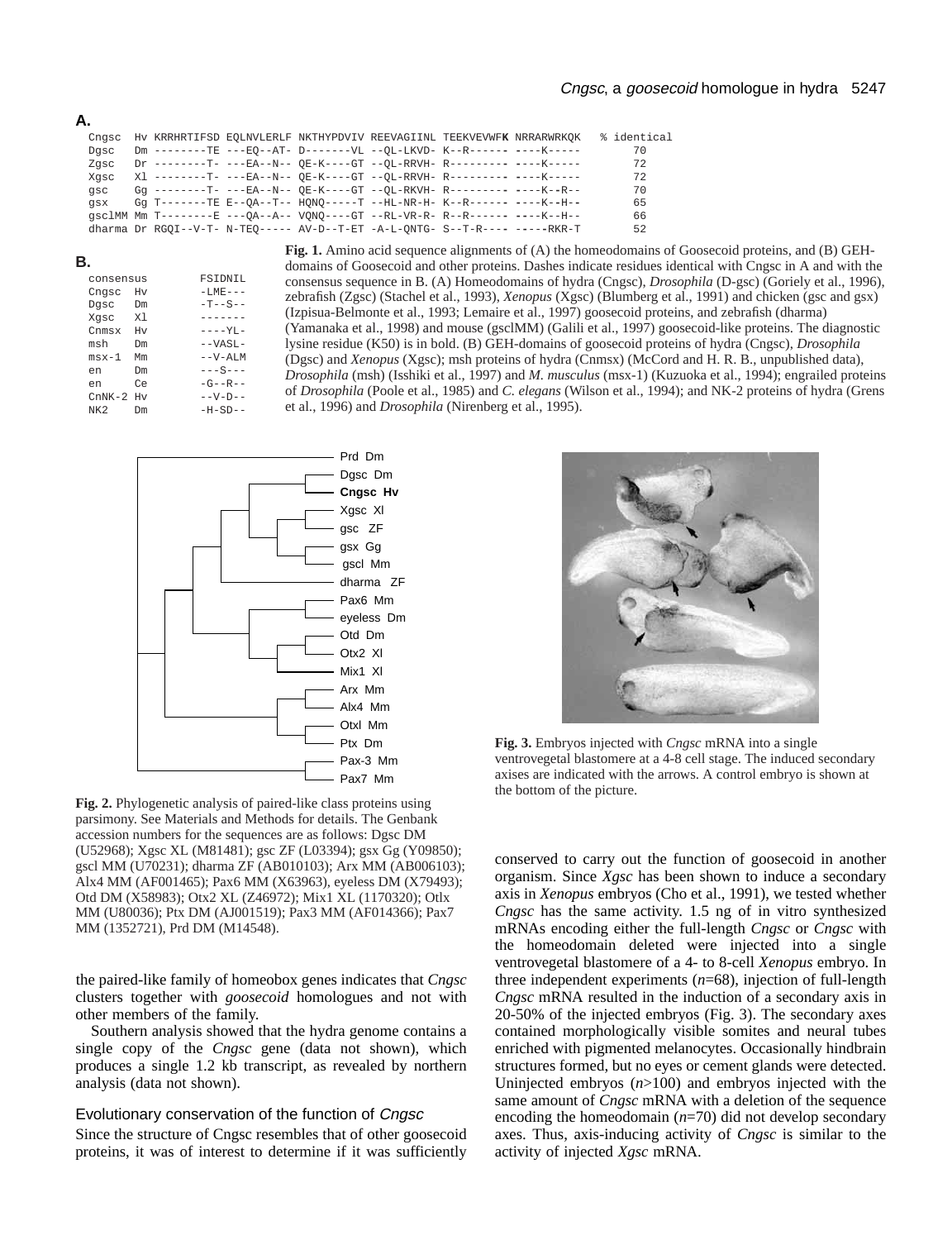#### 5248 M. Broun, S. Sokol and H. R. Bode

In sum, the structural and functional data indicate that *Cngsc* is clearly a homologue of *goosecoid.* 

#### **The pattern of goosecoid expression in adult hydra**

Hydra has a simple body plan consisting of a head, body column and a foot ordered along a single axis. The body wall consists of two epithelial cell layers, the ectoderm and endoderm, separated by the mesoglea, a typical basement membrane. The tissue dynamics of an adult hydra (Campbell, 1967; David and Campbell, 1972) require that patterning, cell differentiation and morphogenesis be continuously active to maintain the form of the animal. Hence, genes regulating these processes can be examined in adult hydra.

In an adult hydra, *Cngsc* is expressed in three locations: two in the head and one in the body column (Fig. 4A,B). The head of hydra consists of two parts: the apical half, the hypostome, which is a dome containing the mouth, and the lower half which is the tentacle zone from which the tentacles emerge (Fig. 4D). One domain of expression of *Cngsc* expression is in the ectoderm at the very tip of the hypostome. (Fig. 4C). The only cells in the ectoderm of this region are epithelial cells and neurons (Bode et al., 1973). The dotted staining pattern in this region suggests that *Cngsc* is expressed in the nerve cells which are dispersed among the epithelial cells (Koizumi et al., 1988).

The second domain of *Cngsc* expression in the head is in a ring in the endoderm at the border between the hypostome and the tentacle zone. It is confined to the very basal part of the hypostome and extends into the tentacle zone forming a scalloped pattern around the apical portion of each tentacle (Fig. 4C,D), but is not expressed in the tentacles themselves. At the base of the hypostome, the endoderm has the shape of several wedges facing the middle (Fig. 4F) with epithelial cells at the base of each wedge and gland cells or mucous cells on the edge of each wedge. *Cngsc* expression is confined to the epithelial cells as it is expressed in wedge shapes near the base of the ectoderm as shown in the transverse section in Fig. 4E. The level of *Cngsc* expression in this border region is not consistent as it varies from very high to very low.

The third expression domain of *Cngsc* is in the epithelial cells of the endoderm in the body column (Fig. 4A,B). Expression is not detected in the most apical part of the body column near the head/body column border, but it is strong in the gastric region between the head and the budding zone. In the peduncle, the gene is expressed at a lower level than in the gastric region and expression is absent in the foot.

These three patterns of *Cngsc* expression were found in all four species examined, which included the three strains of *Hydra vulgaris* (Basel, L2 (not shown) and Zurich) and the 105 strain of *Hydra magnipapillata* (not shown).

# **Expression of Cngsc during axis formation in adult hydra**

*Xgsc* plays an essential role in axis formation in *Xenopus* embryo (Cho et al., 1991). Later studies revealed that *goosecoid* orthologues participate in formation of anterior structures in both vertebrates (Izpisula-Belmonte et al., 1993; Gaunt et al., 1993) and *Drosophila* (Hahn and Jackle, 1996). Since *Cngsc* is expressed in the head, which plays an organizing role in hydra patterning (Webster, 1966; MacWilliams, 1983a,b), we examined the expression of this gene in situations where head structures, a complete head, or a new body axis is formed.



**Fig. 4.** Expression pattern of *Cngsc* in adult animals of the (A) Basel and (B) Zurich strains of *H. vulgaris* and in the head of animals of Zurich strain (C,E). Diagrams of the major expression pattern in the head (C) and a transverse section through the lower hypostome (E) are shown in D and F, correspondingly. Tent, tentacle; hyp, hypostome; tz, tentacle zone; m, mesoglea; gc, gastric cavity; en, endodermal epithelial cells; mc, mucus cells; b.c., body column; pd, peduncle; ft, foot.

#### Bud formation

Budding is the asexual form of reproduction in hydra. Bud formation occurs in the budding zone located two thirds of the distance down the body column from the head. The first visible sign of bud formation is the appearance of a circular placode in the ectoderm. Then both tissue layers evaginate forming a cylindrical protrusion that eventually develops in a complete animal with a head at the distal end and a foot at the proximal end (Otto and Campbell, 1977).

Changes in *Cngsc* expression began with the inception of budding. As the placode formed (stage 1), *Cngsc* expression was lost from this region (Fig. 5A). Then as the bud began to evaginate (stage 2), this loss of expression spread back into the budding zone covering most of the presumptive bud tissue, or bud field (Fig. 5B). By stage 3, expression had reappeared occasionally as a spot covering most of the endoderm in the protrusion (Fig. 5C), but more frequently as a ring covering all but the distal tip of the endoderm (Fig. 5D). By stage 4 (Fig. 5E), the expression was clearly a ring below the distal tip and,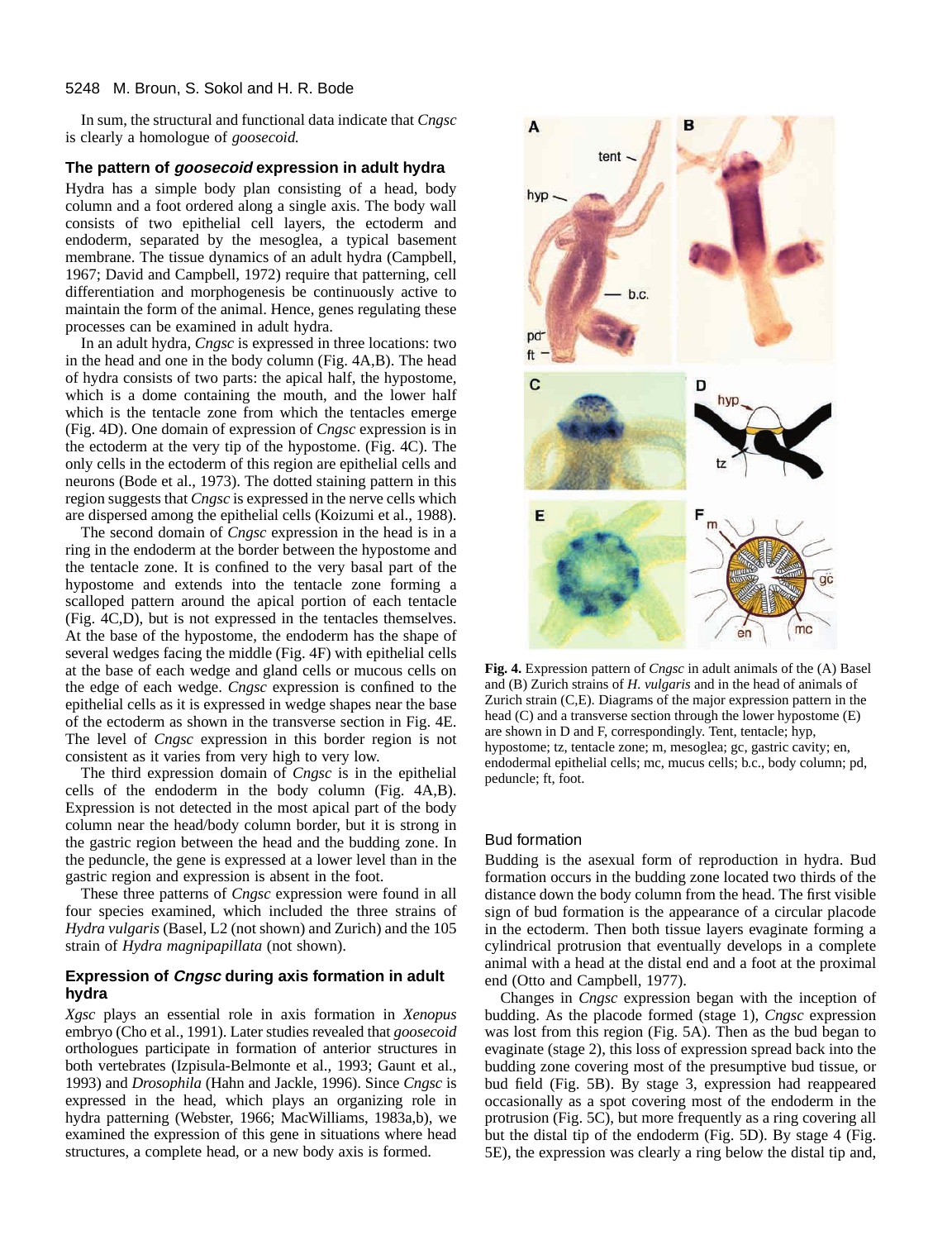#### Cngsc, a goosecoid homologue in hydra 5249



**Fig. 5.** Changes in *Cngsc* expression pattern during bud formation in *H. vulgaris* (Zurich strain). The stage corresponding to each figure is described in the text. Arrowhead in A indicates the reduction of *Cngsc* expression in the endoderm. Arrow in G indicates on the location of an emerging tentacle.

by stage 6 (Fig. 5G), tentacles began to emerge proximal to the ring. This region of expression of *Cngsc* is maintained throughout the remainder of the development of the bud (Fig. 5H, bud before detaching) and continues in the adult stage. However, the level of expression changed throughout the budding process. During the early bud stages (stages 3-6), expression was very strong decreasing slightly during later stages of budding, reaching a still lower level in the adult hypostome.

By the end of stage 4, the second domain of *Cngsc* expression appeared in the ectoderm of the bud tip (Fig. 5E), where the mouth will form. Initially a few spots, presumably neurons expressing *Cngsc* were observed. Subsequently, the number of cells expressing *Cngsc* increased as the bud developed (Fig. 5F-H), but the intensity of *Cngsc* expression did not change. To determine if these spots were neurons, interstitial cells, which give rise to neurons, were eliminated by treatment with hydroxyurea (Sack and Davis, 1979). Animals devoid of interstitial cells continue to bud, but the speckled expression pattern in the tip of the developing bud never appeared, indicating the spots are neurons expressing *Cngsc* (data not shown).

Finally, expression of *Cngsc* in the endoderm of the developing body column began to reappear during stage 5 (Fig. 5F). Unlike the endodermal ring, where the level of expression declines with development, and the ectoderm of the bud tip, where the level per cell is constant, the level of expression in the developing body column continues to increase throughout bud formation reaching an adult level shortly after detachment.

#### Head and foot regeneration

Following bisection of a hydra, the basal part will regenerate a normal head. Animals were bisected in the upper quarter of the body column. Within 3 hours, the epithelial layers stretched across and closed the wound. *Cngsc* expression in the apical tip remained constant until 4 hours after bisection, and thereafter began dropping rapidly so that, by 12 hours, the tip was devoid of expression of the gene (Fig. 6A). After that the dynamics of *Cngsc* expression is similar to that observed during bud development. By 24 hours, the gene was expressed in a spot or narrow ring in the endoderm of a regenerating tip (Fig. 6B). Thereafter, a ring of high level *Cngsc* expression developed below the tip and tentacles began to emerge just below this ring (Fig. 6C). At about the same time or a little later, the transcript showed up in the ectoderm of the regenerating tip in the speckled pattern (Fig. 6C,D).

When animals were bisected midway through the body column, the changes in *Cngsc* expression were the same as following decapitation, although the reappearance of expression at the apical tip was delayed (Fig. 7). This is consistent with the known decrease in the rate of head regeneration the further down the body column that bisection occurs (Webster and Wolpert, 1966; MacWilliams, 1983a,b).

Bisection of the body column results in the regeneration of a foot at the basal tip of an apical half. *Cngsc* expression in the regenerating basal tip vanishes 9 hours after bisection but, unlike head regeneration, it is not restored later (data not shown). Thus, *Cngsc* expression is related to head regeneration specifically.

In sum, the data suggest that expression of *Cngsc* is most likely



**Fig. 6.** *Cngsc* expression during head regeneration following decapitation in *Hydra vulgaris* (Zurich strain). (A) 12 hours, (B) 24 hours, (C) 48 hours, and (D) 72 hours after decapitation.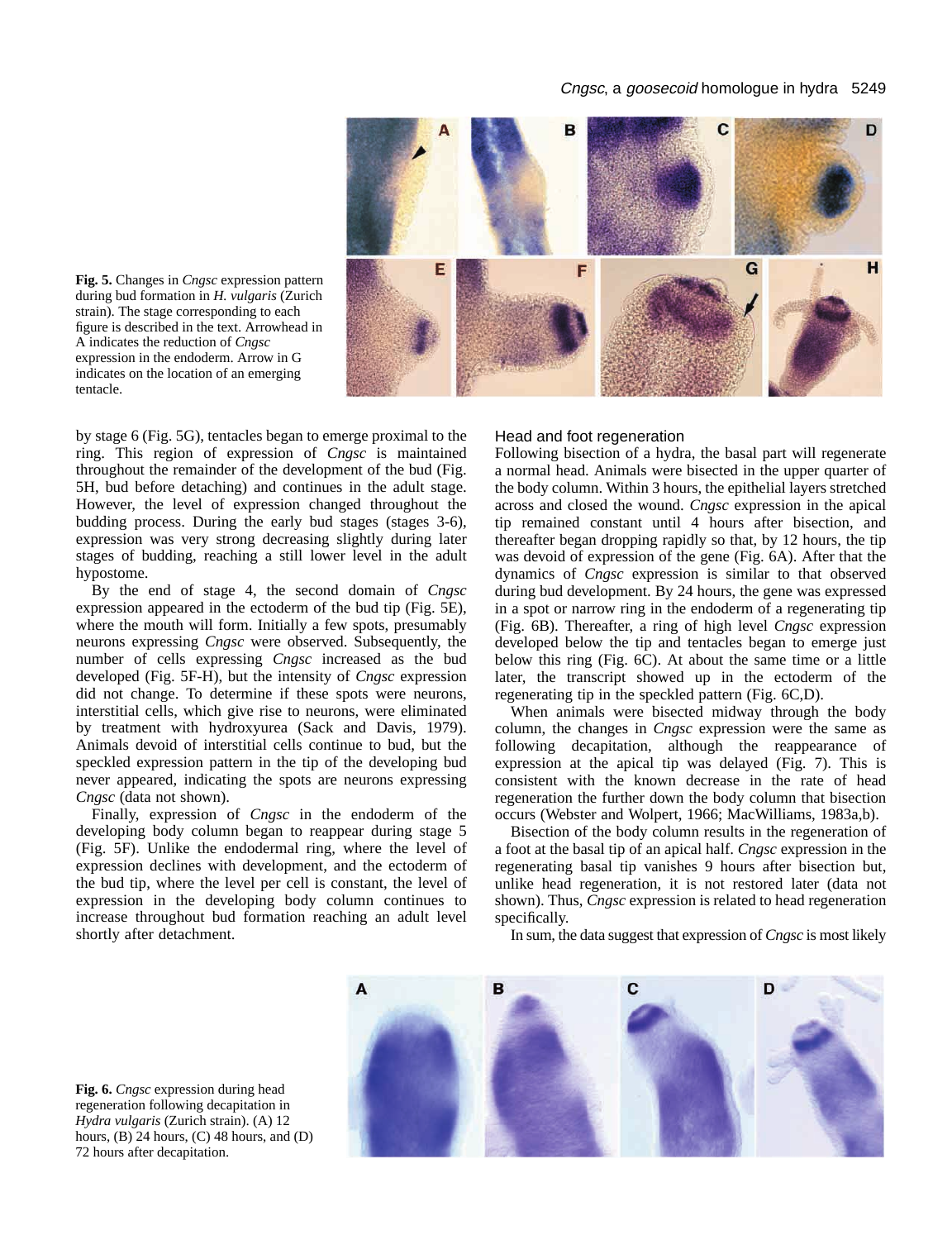

**Fig. 7.** Appearance of *Cngsc* expression at the apical tip during head regeneration in *Hydra vulgaris* (Zurich strain) after bisection. Animals were bisected either directly below the tentacle zone (filled circles) or in the middle of the gastric region (open circles).

associated with the patterning and/or morphogenesis of the head and body column, but not with the initiation of a new axis.

# **Cngsc expression is not required for tentacle formation**

The localization of *Cngsc* expression at the upper edge of the tentacle zone in an adult animal as well as during head formation could mean that the gene is involved in the patterning or morphogenesis of tentacles. Several observations suggest this is not the case.

Sometimes during head regeneration a single tentacle forms at the apical tip instead of the usual hypostome at the tip surrounded by a ring of tentacles below in the tentacle zone (Fig. 8A). Morphologically this apical tentacle is the same as a normal one and it stains with the tentacle-specific antibody TS19 (Bode et al., 1988) (data not shown). However, the ring of *Cngsc* that normally forms in a regenerating head does not appear and the region at the base of the apical tentacle remains devoid of *Cngsc* transcripts (Fig. 8A). Whenever a hypostome forms during head regeneration, the normal ring of *Cngsc* expression appeared. This occurred when the usual 5-7 tentacles formed (Fig. 6B), or if only two tentacles formed (Fig. 8B), or if a single tentacle emerged in the normal radial direction (Fig. 8D).

Prolonged treatment of animals with diacylglycerol (DAG) raises the gradient of positional value and causes the formation of ectopic heads and individual ectopic tentacles along the body column (Muller, 1989). *Hydra magnipapillata* were treated with DAG and 5 days after start of treatment ectopic tentacles began to emerge in the middle of the animal. There was no sign of increased *Cngsc* expression near or at the base of ectopic tentacles. At the same time, expression of *Cngsc* in the developing bud was normal (Fig. 8C).

These results indicate that *Cngsc* is not directly involved in the morphogenesis of the tentacle. Rather, the fact that expression of *Cngsc* always precedes the formation of a hypostome and a ring of tentacles during head formation indicates that the gene could be involved in the spatial programming within hydra head.

# **The ring of Cngsc expression is localized in the organizer region**

Transplantation of a piece of the hypostome into the body column of a host animal leads to the formation of a second axis with a head at the distal end (Browne, 1909; Webster and Wolpert, 1966). Part of the hypostome, the tentacles as well as the body column of the second axis are formed by tissues of the host (Browne, 1909). Transplantation of the distal part of a developing bud of hydra into a body column of a host also results in the induction of second axis (Li and Yao, 1945). In this case, the hypostome of the induced second axis is derived from the graft, while the tentacles and body column arise from the host tissue. In both cases, the hypostomal tissue of the adult and the presumptive hypostome of the bud have the characteristics of an organizer. In vertebrates, the early embryonic expression of goosecoid is localized within the organizer region. Thus, it was of interest to determine if the expression of *Cngsc* in the endodermal ring of developing hypostome of a bud was also within the region of high organizing capacity.

*Cngsc* is expressed in the distal part of a stage 4-5 bud as a ring in the endoderm and in an ectodermal neurons (Fig. 5E,F). To determine the ability of the distal (*Cngsc*+) and the proximal (*Cngsc*−) parts of the bud to induce secondary axes when grafted to the host, two types of grafts were carried out. One was a lateral graft in which either parts of a stage 4-5 bud was grafted into the body column of a host animal (Fig. 9A,B). In the other, the same regions of the bud were grafted axially into the body column of a stage 6-7 bud (Fig. 9C,D). 6 days after grafting the transplants were scored for the number that induced second axes as well as the number of tentacles induced in the host tissue. The results are presented in Table 1.

Lateral grafts of either the distal or the proximal part of a bud frequently led to the induction of a second axis (Table 1). When the distal part of the bud was used the tentacles and the body column were at least partially, and sometimes completely, derived from the host tissue (Fig. 9A; Table 1). Conversely, when proximal tissue was used the secondary axis was derived primarily from the grafted tissue, while induction of tentacles and body column in the host tissue occurred much less frequently (Fig. 9B; Table 1). Similar differences were found with the axial grafts. When the distal part of a bud was grafted axially into a developing bud, it induced the formation of a head on the body column of the host bud. The tentacles of such a head were partly derived from the transplant and in part induced tentacles were formed by the host tissue (Fig. 9C). The proximal part of a bud neither induced a second axis nor were any tentacles formed (Fig. 9D).

These results show that the distal domains of *Cngsc* expression in a stage 4-5 bud mark the region with a high capacity for induction of secondary structures.

# **DISCUSSION**

#### **Cngsc is a hydra homologue of goosecoid**

The *goosecoid* gene was originally isolated from *Xenopus* (Blumberg et al., 1991) and later homologues from other vertebrates (Stachel et al., 1993, Blum et al., 1992; Izpisua-Belmonte et al., 1993) as well as from *Drosophila* (Goriely et al., 1996) were identified. *Cngsc* appears to be a homologue as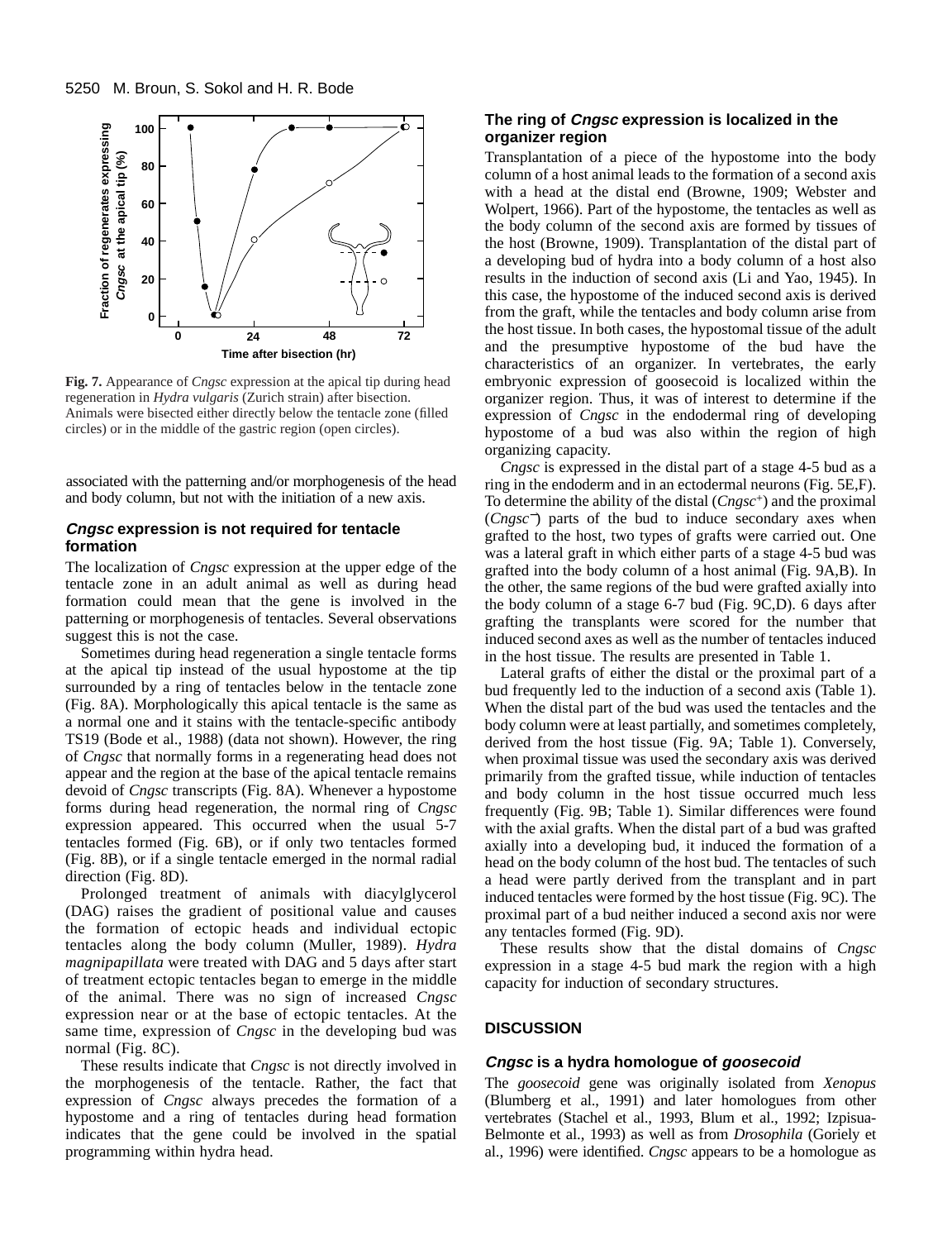**Table 1. Comparison of the inductive properties of the distal and proximal regions of a stage 4-5 bud**

|                  |                  |                        |                                      |          | Tentacles formed<br>on 2nd axes |                                              |         |  |
|------------------|------------------|------------------------|--------------------------------------|----------|---------------------------------|----------------------------------------------|---------|--|
| Type<br>of graft | Region<br>of bud | Number<br>of<br>grafts | 2nd axes<br>formed<br>$\%$<br>Number |          | Total<br>number                 | Derived<br>from the<br>host tissue 2nd axis* | Number/ |  |
| lateral          | distal           | 30                     | 26                                   | 87       | 64                              | 34                                           | 1.3     |  |
| lateral          | proximal         | 43                     | 27                                   | 63       | 81                              | 10                                           | 0.4     |  |
| axial            | distal           | 13                     | 10                                   | 77       | 22                              | 10                                           | 1.0     |  |
| axial            | proximal         | 11                     | 0                                    | $\Omega$ | 0                               | 0                                            | 0       |  |

formed.

well, as it has several characteristics of this class of paired-type homeobox genes. The homeodomain is 65-72% identical with other Goosecoid homeodomains, and has a lysine at position 50 (K50) in the homeodomain, which is typical of the Goosecoid homologues. Also, a phylogenetic analysis clearly groups Cngsc with other Goosecoid homologues. Further, Cngsc shares GEH domain with other Goosecoid homologues at the N terminus.

Another measure of conservation is the ability of *Cngsc* to substitute for *goosecoid* in a functional assay. The injection of either *Xgsc* or *Cngsc* into the ventral side of a *Xenopus* embryo, a second axis is induced. Since hydra is a member of the Cnidaria, a phylum that arose early in metazoan evolution, the *goosecoid* gene also arose early in metazoan evolution and the parts of its structure known to be relevant to its function have been conserved.

# **Cngsc plays two roles in head formation**

The several domains of *Cngsc* expression suggest the gene may have multiple functions in hydra. In both vertebrates and *Drosophila*, the early embryonic expression of *goosecoid* orthologues is associated with the regions that will form parts of the head or other anterior structures (Goriely et al., 1996; Cho et al., 1991; Blum et al., 1992; Izpisua-Belmonte et al., 1993; Thisse et al., 1994). Similarly, *Cngsc* is expressed in the developing head as well as the adult head. The gene exhibits two different expression patterns in different parts of the head indicating it may have two separate roles during head formation.

# Formation of the border between the hypostome and the tentacle zone

*Cngsc* is expressed in the endoderm in a ring at the border between two regions of the head, hypostome and tentacle zone (Fig. 4A,B). This is true in the development of a head during bud formation as well as in the adult head where the tissues are in a steady state of production and loss (Campbell, 1967).

The gene does not appear to be required for the initial patterning of either region of the head. Two hypostome-specific genes, *HyBra1* and *budhead*, appear earlier during bud formation and head regeneration (Martinez et al., 1997; Technau and Bode, 1999) than does *Cngsc*, indicating that patterning of the hypostome begins before *Cngsc* first appears, and, though the gene is expressed before tentacles appear, it is not necessary for their formation. When the result of head regeneration is a single apical tentacle, or when individual ectopic tentacles form on the body column following DAG treatment, there is no increase in *Cngsc* expression at the base of these tentacles.

However, the gene could play a role in setting up the border between the two regions of the head. During early stages of head regeneration both hypostome-specific (*HyBra1*; *budhead*) and tentacle-specific (TS-19) markers are expressed in the regenerating tip (Technau and Bode, 1999; Martinez et al., 1997; Bode et al., 1988). Further, Mitgutsch et al. (1999) have shown that during the early stages of head regeneration, tentacle-specific and hypostome-specific neurons intermingle in the regenerating tip. This overlap of expression of both hypostomal and tentacle markers ceases only after the *Cngsc* ring appears in the endoderm when the tentacle-specific markers are restricted to the tentacle zone. During bud formation, the sequence of events is different. Hypostome markers (*HyBra1*, *budhead*) appear very early in the presumptive hypostome followed by *Cngsc*, which initially is expressed broadly in the developing bud and overlaps with *HyBra1.* The tentacle marker TS-19 appears thereafter (Technau and Holstein, 1995), but only after *Cngsc* expression has been reduced to a ring, and only on the proximal, or future basal, side of the *Cngsc* ring. In both forms of head formation, tentacle buds do not appear until the *Cngsc* ring has been established.

These results are consistent with a view of the patterning events governing head formation that has been developed based on a large body of grafting and regeneration experiments. The principal process governing head formation is the head activation gradient, which is maximal in the hypostome and graded down the body column (MacWilliams, 1983a,b). This gradient has also been referred to as a gradient of source density (Meinhardt, 1993). Following decapitation, as observed with the tentacle-specific marker, TS19 (Bode et al., 1988), the head activation in the regenerating tip rises to the level necessary for tentacle formation, and then continues to the level for hypostome activation. The next step as postulated by Meinhardt (1993) is the inhibition of tentacle formation by a component(s) of the hypostome formation pathway. Thereafter, genetic pathways governing tentacle formation would be restricted to the lower part of the head. This process is illustrated in Fig. 10.

Because of the tissue dynamics in hydra, the patterning processes are continuously active in the adult and, thus, the pathway governing hypostome formation is also continuously active. To confine this latter process to the apical tip, *Cngsc* could be acting as a repressor of the hypostome formation process at the border between the hypostome and tentacle zone. As part of this process *Cngsc* could repress *HyBra1*, the hydra *brachyury* homologue (Technau and Bode, 1999), thereby restricting expression of this gene to the hypostome. This would be consistent with the known interactions between *goosecoid* and *brachyury* in *Xenopus*. In the mesoderm of early *Xenopus* embryos, *Xgsc* and *Xbra* expression overlap, while later after gastrulation has been initiated they are expressed in neighboring non-overlapping regions. Further, *Xgsc* has been shown to inhibit transcription of the *Xbra* gene (Artinger et al., 1997). Since *Cngsc* can act as *Xgsc* in induction assay and, thus, can recognize the same target genes, as *Xgsc* does, it is plausible, that *Cngsc* inhibits *Hybra1*.

With this model one could explain the sorting out of the early overlap of the hypostomal and tentacle markers during head regeneration and their subsequent separate maintenance. *Cngsc* could play a similar role in head formation during budding,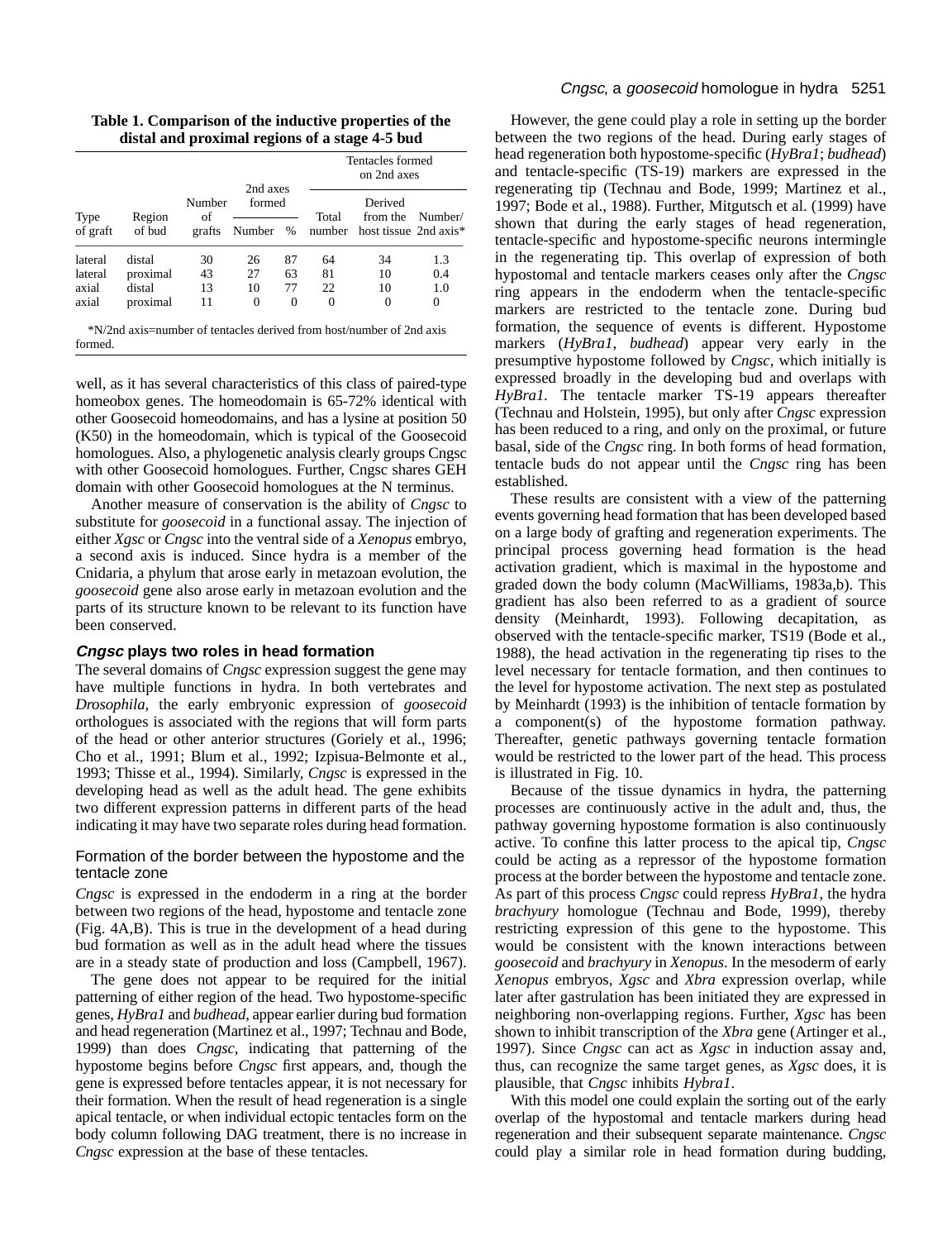

**Fig. 8.** The expression of *Cngsc* during (A) regeneration of a single apical tentacle, (B) two radial tentacles, (D) one radial tentacle, and (C) the formation of ectopic tentacles (arrowheads) after DAG treatment. Arrow in B indicates the appearance of the ring of *Cngsc* expression during regeneration of radial tentacles. *Hydra vulgaris* (Zurich strain) was used in A, B and D, and *Hydra magnipapillata* (105 strain) was used in C.

although the sequence of events is slightly different. As reflected in the timing of the appearance of region-specific markers, the hypostome is established first. Then the border is set up followed by the establishment of the tentacle zone. Tentacle markers and tentacles always appear after the *Cngsc* ring has been established. By establishing the border, the hypostomal process is restricted to the apical end. The results obtained with the several markers and their interpretations are consistent with the difference in the sequence of events during the two types of head formation as postulated by Meinhardt (1993), and as observed by Technau and Holstein (1995) using two region-specific antibodies.

#### Formation of apical neurons

*goosecoid* homologues play a role in the formation of parts of the anterior nervous system in vertebrates (Thisse et al., 1994; Gaunt et al., 1993) and *Drosophila* (Goriely et al., 1996; Hahn and Jackle, 1996). *Cngsc* also appears to have such a role in hydra.

The nervous system of hydra is a net of neurons that extends throughout the body column with the individual neurons located among the epithelial cells (Bode et al., 1973). As neurons and epithelial cells are the only cell types in the ectoderm at the apex of the hypostome, the small dots of *Cngsc* expression in this region are most likely a subset of these neurons. This view is supported by the results of the hydroxyurea experiment. Berking (1980) showed that many of the new neurons at the distal end of a developing bud arise by migration of neuron precursors from the body column. After elimination of the neuron precursors with hydroxyurea, no *Cngsc<sup>+</sup>* cells were observed in the distal ectoderm of developing buds.

# **Cngsc is expressed within the hydra organizer**

In vertebrate embryos specific regions, termed organizers, have the ability to induce surrounding tissue to form a more-or-less complete second axis when transplanted to an ectopic site of the embryo. The dorsal lip of the frog embryo and Henson's node of the chick embryo are two examples. A similar phenomenon occurs in hydra. A piece of the hypostome transplanted into the body column induced the host tissue to form a second axis consisting of a complete head and body column (Browne, 1909; Yao, 1945). The tip of a developing bud, the presumptive hypostome, has the same inductive properties (Li and Yao, 1945).

In vertebrates, the early embryonic expression of *goosecoid* is localized within the organizer region (Blumberg et al., 1991; Blum et al., 1992; Izpisua-Belmonte et al., 1993; Stachel et al., 1993). The same is true in hydra as the both endodermal ring and ectodermal domain of *Cngsc* expression are within the developing hypostome. The apical part of a bud where *Cngsc* is expressed was able to induce body column tissue to form head and body column structures in transplantation experiments. In contrast, the neighboring proximal region, with a much lower-to-absent level of *Cngsc* could form a second axis, but at most induced the host to form part of the body column. Hence, the apical domains of *Cngsc* expression are localized within the organizer region in hydra. Whether the gene has a role in organizer function is not known.

#### **Evolutionary comparisons**

Hydra is a member of Cnidaria, the first group that appeared

**Fig. 9.** Design and the results of (A,B) lateral and (C,D) axial grafts. Host tissues were labeled with India ink; donor tissues were unlabled. Arrows indicate ink-labeled tentacles formed from the host tissue. Arrowhead indicates an apical tentacle formed from donor tissue. (C) The induced second axis is emerging from the body column of the developing bud. Unlabeled donor tissue formed the hypostome and two of the tentacles. (D) The unlabeled donor tissue formed part of the body column of the bud that detached from the parent.

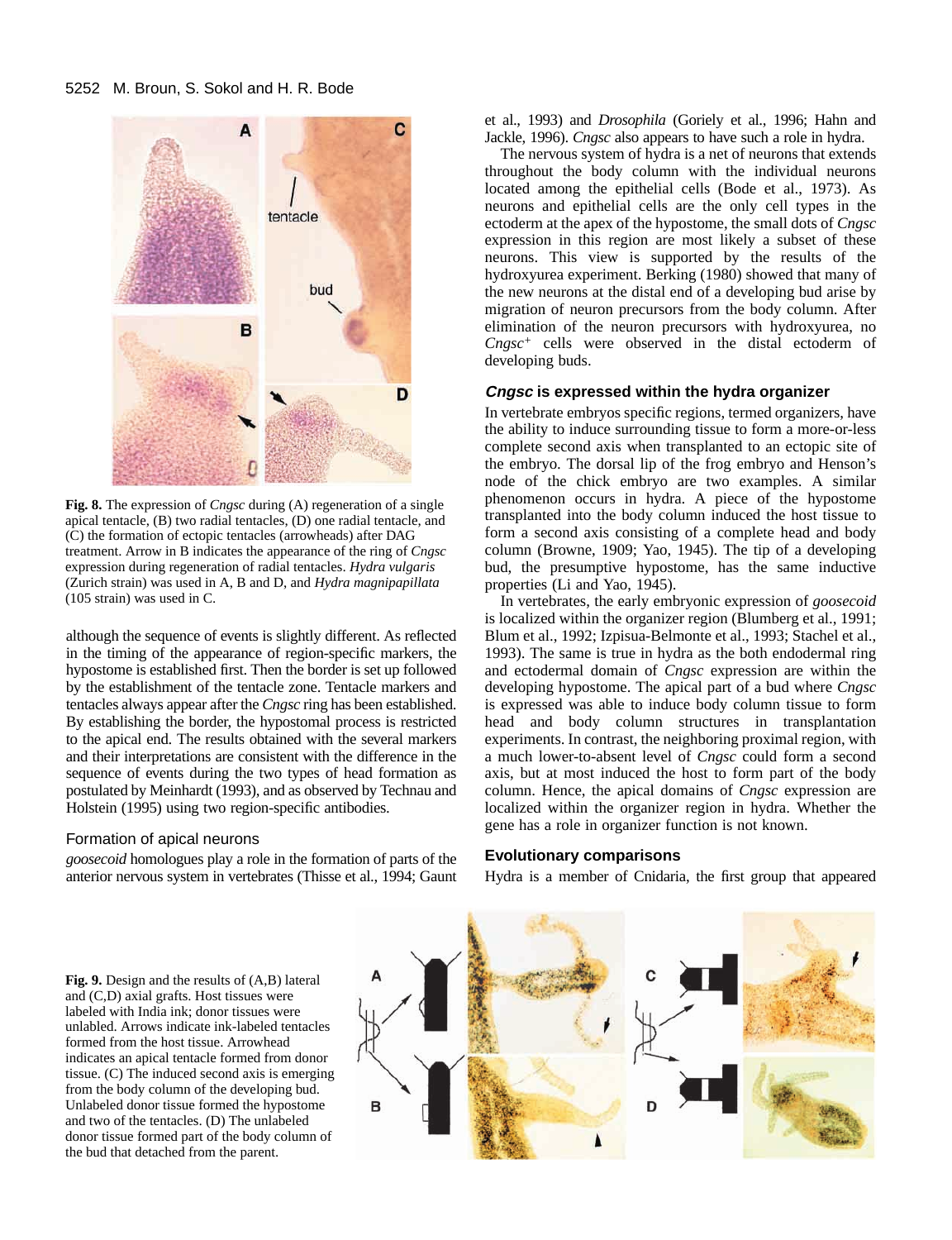



during metazoan evolution that has a defined body plan. The presence of a *goosecoid* homologue in hydra shows that this gene family appeared early in metazoan evolution. The fact that *Cngsc* can substitute for *Xgsc* and induce a secondary axis when injected into a *Xenopus* embryo indicates that the structure of the Cngsc protein has been sufficiently conserved to recognize the same target genes recognized by *Xgsc*. In turn, it is of interest to know to what extent the functions of the gene are similar across the metazoan phyla. There appear to be several similarities.

*goosecoid* homologues play a role in the development of the anterior nervous system. The gene is expressed in tissue that will form the brain hemispheres in *Drosophila* (Goriely et al., 1996) as well as in the developing forebrain of vertebrate embryos (Gaunt et al., 1993; Thisse et al., 1994). The hydra homologue is expressed in a subset of neurons at the anterior end of the head.

*goosecoid* also plays other roles in head development. It is expressed in the anterior foregut and ring gland in *Drosophila* embryos (Goriely et al., 1996; Hahn and Jäckle, 1996) while, in vertebrate embryos, homologues of the gene are expressed in the anterior foregut and prechordal mesoderm, which has roles in head formation (Blum et al., 1992; Izpisua-Belmonte et al., 1993; Thisse et al., 1994). Correspondingly, in hydra, *Cngsc* is expressed in the anterior gut and plays a role in head formation plausibly by establishing and maintaining the border between the two head regions. Of interest in this region are the complementary expression patterns of *Cngsc* and *HyBra1* in the adult and the changes in these patterns during head development. As described above, the patterns and their changes are reminiscent of those seen during early embryonic development in *Xenopus* suggesting a similar interaction among the two genes; namely, that Goosecoid represses expression of *Brachyury*.

Similar to *goosecoid* homologues in vertebrates (Blumberg et al., 1991, Blum et al., 1992; Izpisua-Belmonte et al., 1993; Stachel et al., 1993), *Cngsc* is expressed in a region that has organizer activity. In this region expression domain of *Cngsc* overlap with one of *budhead*, hydra homologue of *Hnf3*β (Martinez et al., 1997). The vertebrate homologues of these genes share expression domains in anterior mesoderm too. The interaction between these genes regulates the expression of signal molecules as *Shh* and *FGF8* and is required for normal dorsoventral patterning of the neural tube in mouse (Filosa et al., 1997). This gene interaction also might have a role in patterning and functioning of organizing tissue in hydra. Whether *Cngsc* has a direct role in organizer function in hydra is not known.

Finally, *Cngsc* is strongly expressed in the endoderm of the body column. As will be described elsewhere this expression could reflect a role of the *goosecoid* gene in the coordinated organized movement of cells in a sheet. Evidence for such a role

has been obtained in *Xenopus* (Niehrs at el., 1993), and changes in expression patterns in hydra after specific manipulations that cause cell rearrangement in the endoderm suggest a similar role.

In sum, there are a number of parallels in terms of plausible function between *Cngsc* and *goosecoid* homologues in organisms that arose later in evolution. Thus, not only has the structure been conserved, but it is likely that a number of the functions of the gene have been conserved throughout metazoan evolution. The comparison of expression patterns of hydra homologues of *goosecoid*, *Hnf3*β and *brachyury* suggests that interactions between these genes are parts of the mechanism of axial patterning, that also have been conserved in evolution.

We thank Lydia Gee for superb technical assistance, Diane Bridge for help with the phylogenetic analysis and Robert Steele for a critical reading of the manuscript. This work was supported by an NSF grant (IBN-9723660) to H. B. and an NIH Training Grant (5-T32-HD-07029) to M. B.

#### **REFERENCES**

- **Artinger, M., Blitz, I., Inoue, K., Tran, U. and Cho, K. W.** (1997). Interaction of *goosecoid* and *brachyury* in *Xenopus* mesoderm patterning. *Mech. Dev.* **65**, 187-96.
- **Berking, S.** (1980). Commitment of stem cells to nerve cells and migration of nerve cell precursors in preparatory bud development in *Hydra*. *J. Embryol. Exp. Morph.* **60,** 373-387.
- **Blum, M., Gaunt, S. J., Cho, K. W., Steinbeisser, H., Blumberg, B., Bittner, D. and De Robertis E.M.** (1992). Gastrulation in the mouse: the role of the homeobox gene *goosecoid*. *Cell* **69**, 1097-1106.
- **Blumberg, B., Wright, C. V. E., De Robertis, E. M. and Cho, K. W. Y.** (1991). Organizer-specific homeobox genes in *Xenopus leavis* embryos. *Science* **253**, 194-196.
- **Bode, H. R., Flick, K. M. and Smith, G. S.** (1976). Regulation of interstitial cell differentiation in *Hydra attenuata*. I. Homeostatic control of interstitial cell population size. *J. Cell Sci*. **20**, 29-46.
- **Bode, H., Berking, S., David, C. N., Gierer, A., Schaller, H. and Trenkner, E.** (1973). Quantitative analysis of cell types during growth and morphogenesis in *Hydra*. *Wilhelm Roux Arch. EntwMech. Org.* **171**, 269-285.
- **Bode, P. M., Awad, T. A., Koizumi, O., Nakashima, Y., Grimmelikhuizen, C. J. P. and Bode, H. R.** (1988). Development of the two-part pattern during regeneration of the head in hydra. *Development* **102**, 223-235.
- **Browne, E. N.** (1909). The production of new hydranths in hydra by the insertion of small grafts. *J. Exp. Zool*. **8**, 1-33.
- **Campbell, R. D.** (1967). Tissue dinamics of steady state growth in *Hydra littoralis.* II. Pattern of tissue movement. *J. Morph.* **121**, 19-28.
- **Cho, K. W. Y., Blumberg, B., Steinbeisser, H., and De Robertis, E. M.** (1991). Molecular nature of Spemann's organizer: the role of the *Xenopus* homeobox gene *goosecoid*. *Cell* **67**, 1111-1120.
- **David, C. N. and Campbell, R. D.** (1972). Cell cycle kinetics and development of *Hydra attenuata*. *J. Cell. Sci*. **II**, 557-568.
- **Diehl, F. A., and Burnett, A. L.** (1964). The role of interstitial cells in the maintenance of hydra. II. Budding. *J. Exp. Zool.* **158,** 283-298.
- **Endl, I., Lohmann, J. U. and Bosch, T. C.** (1999). Head-specific gene expression in Hydra: complexity of DNA-protein interactions at the